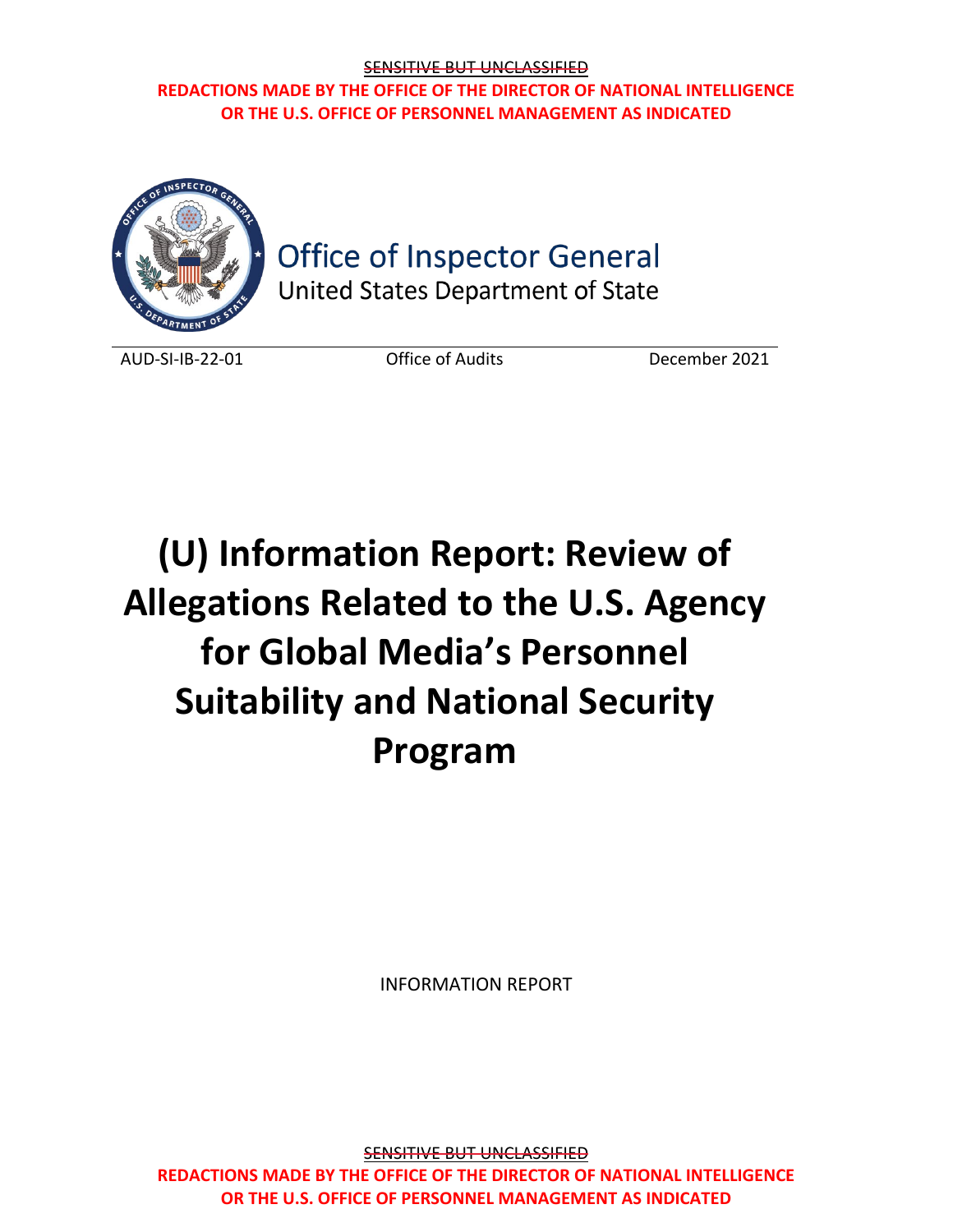# (U) CONTENTS

| (U) Finding A: USAGM Has Taken Actions To Address Long-Standing Deficiencies Identified by<br>OPM and ODNI With the Personnel Suitability and National Security Determination Processes |  |
|-----------------------------------------------------------------------------------------------------------------------------------------------------------------------------------------|--|
|                                                                                                                                                                                         |  |
|                                                                                                                                                                                         |  |
|                                                                                                                                                                                         |  |
|                                                                                                                                                                                         |  |
|                                                                                                                                                                                         |  |
|                                                                                                                                                                                         |  |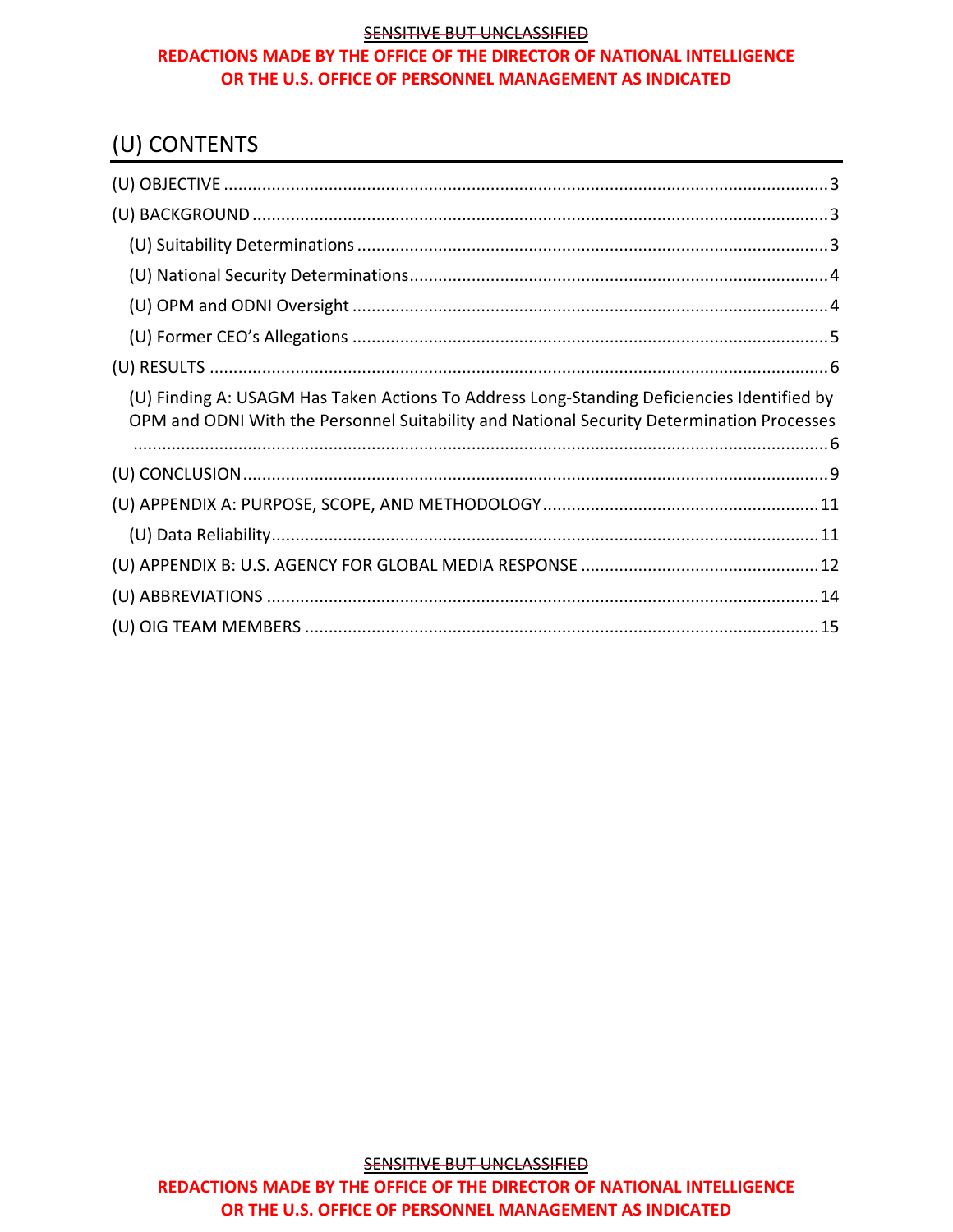# **REDACTIONS MADE BY THE OFFICE OF THE DIRECTOR OF NATIONAL INTELLIGENCE OR THE U.S. OFFICE OF PERSONNEL MANAGEMENT AS INDICATED**

### **(U) Summary of Review**

(SBU) On January 14, 2021, the Chief Executive Officer (CEO) of the U.S. Agency for Global Media (USAGM)<sup>[1](#page-2-0)</sup> sent a letter to the Office of Inspector General (OIG) alleging that USAGM senior management did not fully address "persistent security problems" in USAGM's personnel suitability and national security program. The CEO stated that these deficiencies were identified in multiple assessments conducted by the Office of Personnel Management (OPM) and the Office of the Director of National Intelligence (ODNI) between 2010 and 2020. Furthermore, he stated that Provided by ODNI ed by ODN

; yet, USAGM continued to grant

access, security clearances, and suitability determinations that were invalid Provided by ODNI<sup>[2](#page-2-1)</sup> The CEO requested that OIG investigate these "exceptionally serious issues at USAGM." Provided by ODNI

(SBU) OIG conducted this review to determine whether USAGM employees received valid suitability and national security determinations and whether USAGM has a process to ensure that newly hired employees receive valid suitability and national security determinations. OIG found that Provided by ODNI Provided by ODNI

<sup>3</sup> which are the U.S.

Government's Suitability and Credentialing Executive Agent and Security Executive Agent responsible for overseeing agencies' personnel suitability and national security programs.<sup>[4](#page-2-2)</sup> Specifically, according to **Provided by OPM; (b)** Specifically, according to Provided by OPM; (b)(5)<br>Provided by OPM; (b)(5)<sup>5</sup> which rendered those investig

 $5$  which rendered those investigations invalid,  $6$  and according to Provided by ODNI

7,8

<span id="page-2-0"></span> $1$  (U) The CEO, Michael Pack, resigned on January 20, 2021.

<span id="page-2-1"></span><sup>2</sup> (U) OIG provided a draft copy of this report to ODNI for comment. On October 6, 2021, OIG received a response from the Chief of the Personnel Security Group, Special Security Directorate, National Counterintelligence and Security Center. ODNI requested redaction of these sections be redacted. This information was marked Unclassified//FOUO – a marking that prevents them from being included in an UNCLASSIFIED document intended for public release.

<sup>3</sup> (U) See footnote 2.

<span id="page-2-2"></span> $4$  (U) Executive Order 13467, as amended, Reforming Processes Related to Suitability for Government Employment, Fitness for Contractor Employees, and Eligibility for Access to Classified National Security Information, June 30, 2008.

<sup>5</sup> (sBU)<sup>P</sup>rovided by OPM; (b)(5) Provided by OPM; (b)(5)

<sup>6</sup> (U) OPM, *Follow-Up Review of the U.S. Agency for Global Media Suitability Program* 27 (July 2020).

<sup>7</sup> (U) ODNI, *Security Executive Agent National Assessment Program Final Report on the U.S. Agency for Global Media Personnel Security Program* 8 (September 2019).

<sup>8</sup> (U) See footnote 2.

AUD-SI-IB-22-01 1

#### SENSITIVE BUT UNCLASSIFIED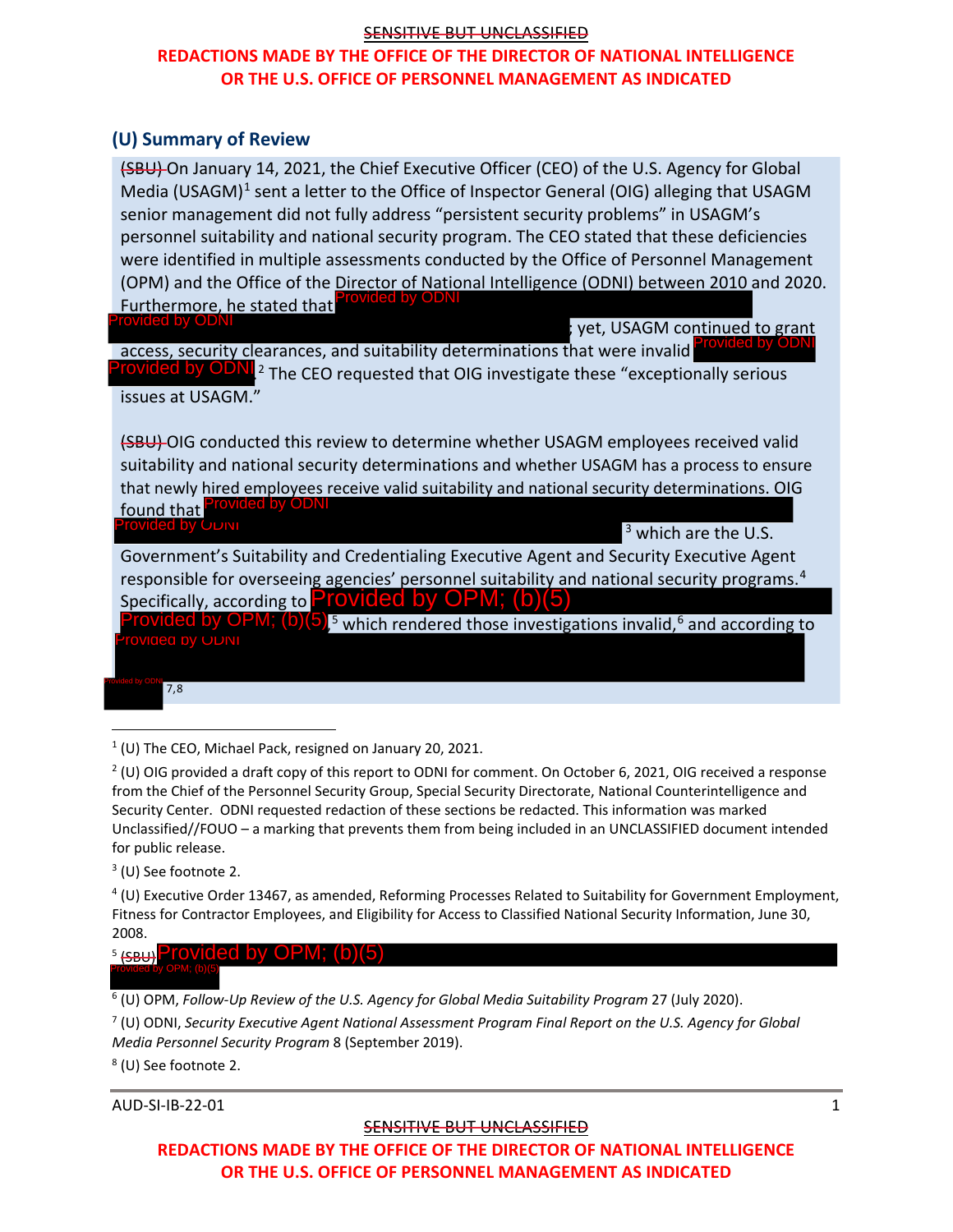# **REDACTIONS MADE BY THE OFFICE OF THE DIRECTOR OF NATIONAL INTELLIGENCE OR THE U.S. OFFICE OF PERSONNEL MANAGEMENT AS INDICATED**

(SBU) OIG's review also found, however, that USAGM had taken or was taking corrective action to address these issues. For example, in 2018, and Provided by OPM; (b)(5) Provided by OPM; (b)(5)

 $9$  USAGM transferred its investigations for newly hired employees and reinvestigations of current employees to the Department of Defense's Defense Counterintelligence and Security Agency (DCSA). From 2018 to April 2021, DCSA scheduled 2,021 investigation requests from USAGM and closed 1,747 of these investigations. According to a USAGM official, all reinvestigations, which **Provided by ODNI** 

 $0$  have since been completed by DCSA. In addition, USAGM transferred adjudication responsibilities to OPM and the General Services Administration. Furthermore, USAGM drafted an alternative investigative program for foreign nationals who do not meet the 3-year residency requirement. According to USAGM officials, the alternative investigative program had subsequently been approved by ODNI and was awaiting approval from OPM, as of September 2021. In the interim, USAGM may hire foreign nationals who do not meet the 3-year residency requirement if they can conduct their work without access to USAGM facilities or IT systems.

(U) According to OPM and ODNI officials, USAGM has made progress in addressing deficiencies previously reported about USAGM's personnel suitability and national security program. This progress includes ensuring applicable USAGM employees receive valid suitability and national security determinations. OPM and ODNI officials stated that they are closely monitoring USAGM's progress in addressing the identified deficiencies. Furthermore, the new suitability and national security determination processes used by USAGM for U.S. citizens have been approved by OPM (suitability) and ODNI (national security). Because of the actions taken by USAGM, along with OPM and ODNI's monitoring of USAGM's progress, OIG is not making any recommendations related to this issue. to a USAGM official, all reinvestigations, which **Provided by ODNI**<br> **Provided by The semical by DCSA.** In a case then completed by DCSA. In a case<br>
transferred adjudication responsibilities to OPM and the General Service<br>

(U) In USAGM's response to a draft of this report, the Acting CEO stated that "USAGM had been working in earnest, going back to at least 2018 (well before Mr. Pack arrived at the agency), to implement actions to address open recommendations from OPM and ODNI audits." Additionally, the Acting CEO noted that "USAGM's workforce is predominantly working journalists – who, like any other journalists, rely on access to open source information. Their workspaces are newsrooms . . ., and they do not use, store, or have access to classified information. This bears mentioning so that stakeholders or external audiences understand the context of this matter and do not get the wrong impression of our

#### <span id="page-3-0"></span> $9$  (SBH) d by OPM; (b)(5):

 $10$  (U) See footnote 2.

 $11$  (U) ODNI's Security Executive Agent Directive 4, "National Security Adjudicative Guidelines," 6 (June 8, 2017) states that adjudication is an examination "to make an affirmative determination that the individual is an acceptable security risk."

AUD-SI-IB-22-01 2

#### SENSITIVE BUT UNCLASSIFIED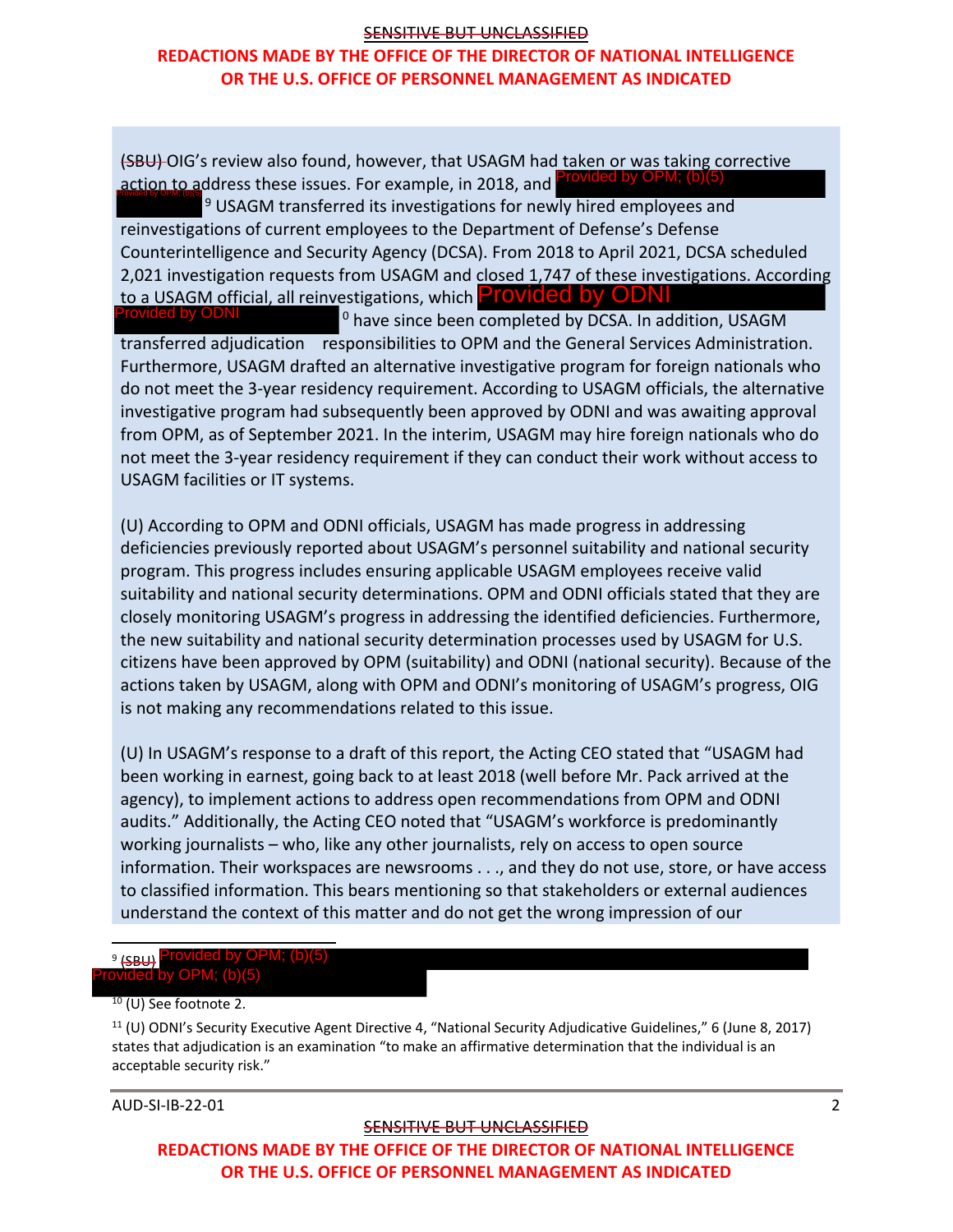# **REDACTIONS MADE BY THE OFFICE OF THE DIRECTOR OF NATIONAL INTELLIGENCE OR THE U.S. OFFICE OF PERSONNEL MANAGEMENT AS INDICATED**

operation." USAGM's response to a draft of this report is reprinted in its entirety in Appendix B.

# <span id="page-4-0"></span>(U) OBJECTIVE

(U) OIG conducted this review to determine whether USAGM employees received valid suitability and national security determinations and whether USAGM has a process to ensure that newly hired employees receive valid suitability and national security determinations.

# <span id="page-4-1"></span>(U) BACKGROUND

(U) USAGM's mission is to inform, engage, and connect people around the world in support of freedom and democracy. This mission is reinforced by the broadcasting networks overseen by USAGM: two Federal organizations—Voice of America and the Office of Cuba Broadcasting and three non-profit organizations (grantees)—Radio Free Europe/Radio Liberty, Radio Free Asia, and the Middle East Broadcasting Networks. In general, these networks are intended to function as professional news organizations and report news and information to populations that may not have access to a free press. In support of its mission, USAGM employs a diverse group of professionals, such as journalists, reporters, producers, editors, translators, and technicians, both U.S. citizens and foreign nationals. Depending on the type of position held, these professionals require a suitability and/or a national security determination to be employed by the U.S. Government.

# <span id="page-4-2"></span>**(U) Suitability Determinations**

(U) OPM can delegate to the heads of agencies authority for making suitability determinations,<sup>[12](#page-4-3)</sup> which is a determination that a person is suitable or is not suitable for employment in a covered position<sup>[13](#page-4-4)</sup> in the Federal Government.<sup>[14](#page-4-5)</sup> These determinations are based on a person's character or conduct that may have an impact on the integrity or efficiency of the service.<sup>[15](#page-4-6)</sup> To establish a person's suitability for employment, the person must undergo an investigation by OPM or by an agency with delegated investigative authority from OPM.[16](#page-4-7) OPM is authorized to establish minimum investigative requirements correlating to risk levels.<sup>[17](#page-4-8)</sup>

<span id="page-4-8"></span><sup>17</sup> (U) 5 C.F.R. § 731.106(c)(1), "Designation of public trust positions and investigative requirements."

```
AUD-SI-IB-22-01 3
```
#### SENSITIVE BUT UNCLASSIFIED

<span id="page-4-3"></span><sup>&</sup>lt;sup>12</sup> (U) 5 Code of Federal Regulations (C.F.R.) § 731.103(a), "Delegation to agencies."

<span id="page-4-4"></span> $13$  (U) According to 5 C.F.R. § 731.101(b), "Purpose," a covered position includes (1) a position in the competitive service, (2) a position in the excepted service where the incumbent can be noncompetitively converted to the competitive service, and (3) a career appointment to a position in the Senior Executive Service.

<span id="page-4-5"></span><sup>14</sup> (U) 5 C.F.R. § 731.101(b).

<span id="page-4-6"></span><sup>15</sup> (U) 5 C.F.R. § 731.101(a).

<span id="page-4-7"></span><sup>16</sup> (U) 5 C.F.R. § 731.104(a), "Appointments subject to investigation."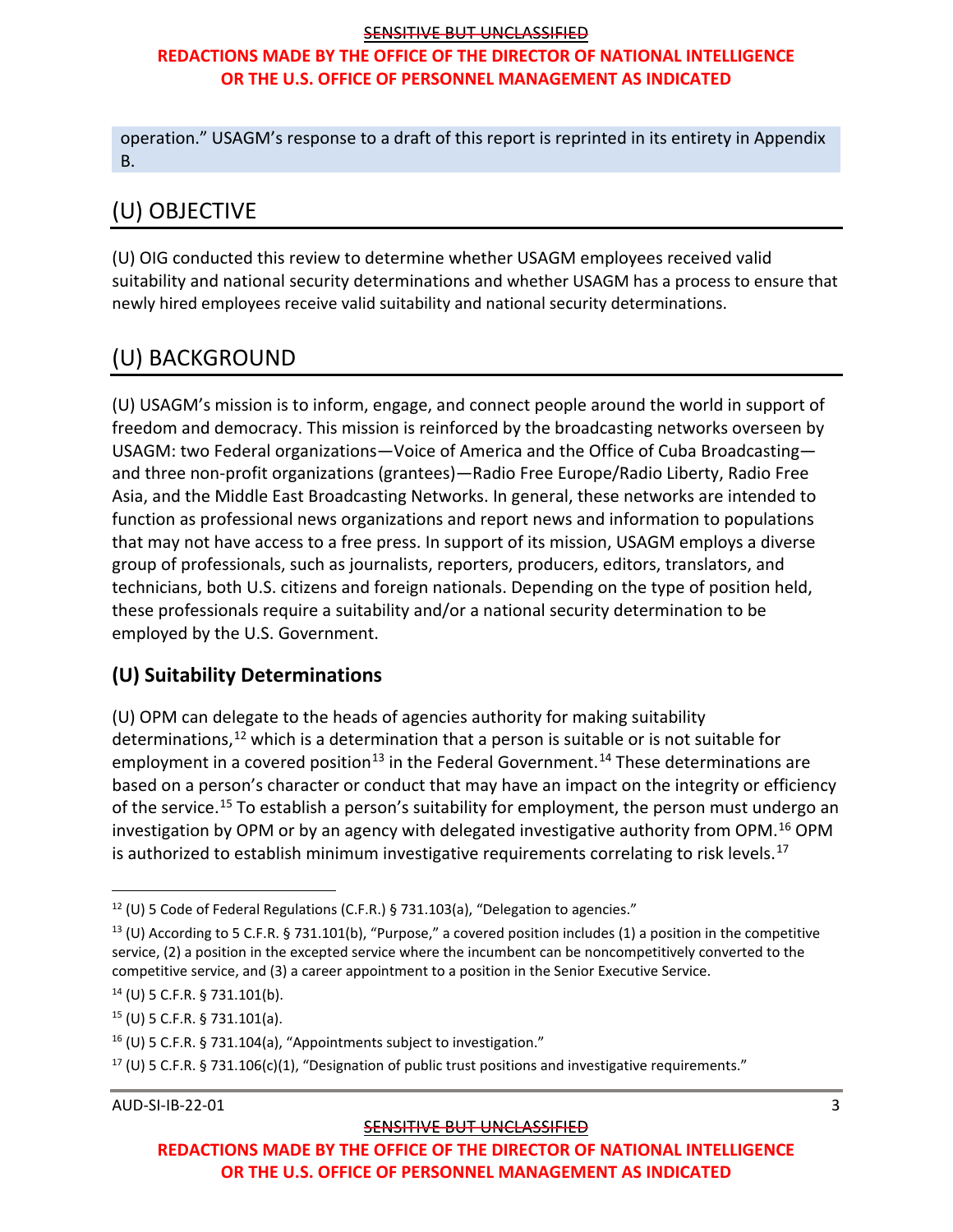Agency heads must designate every covered position within the agency at a high-, moderate-, or low-risk level based on the position's potential for adverse impact on the efficiency or integrity of the service.<sup>[18](#page-5-2)</sup> Agencies must report to OPM the level or nature, result, and completion date of each background investigation.[19](#page-5-3)

# <span id="page-5-0"></span>**(U) National Security Determinations**

(U) ODNI can delegate to agencies the authority to conduct background investigations and determine eligibility of employees or contractors who need access to classified information.<sup>[20](#page-5-4)</sup> A security clearance investigation is an inquiry into an individual's loyalty, character, trustworthiness, and reliability to ensure that he or she is eligible for access to national security information. ODNI is authorized to develop a common set of investigative standards and adjudicative guidelines for determining eligibility for access to classified information and eligibility to hold a sensitive position.<sup>[21](#page-5-5)</sup> Agency heads must evaluate all positions for a "position sensitivity designation."<sup>[22](#page-5-6)</sup> Positions receiving a position sensitivity designation also receive a risk designation.<sup>[23](#page-5-7)</sup> Agencies must record all national security adjudicative determinations in the appropriate databases.[24](#page-5-8)

# <span id="page-5-1"></span>**(U) OPM and ODNI Oversight**

(U) OPM's Director, as the U.S. Government's Suitability and Credentialing Executive Agent, is responsible for developing and issuing policies and procedures for the completion of investigations and adjudications relating to suitability determinations, as well as eligibility for access to federally controlled information systems and facilities.<sup>25</sup> When OPM grants delegated authority to an agency to conduct its own investigations and/or adjudications, the Suitability and Credentialing Executive Agent will conduct oversight reviews of the agency's personnel suitability and vetting program.<sup>[26](#page-5-10)</sup>

AUD-SI-IB-22-01 4

#### SENSITIVE BUT UNCLASSIFIED

<span id="page-5-2"></span><sup>18</sup> (U) 5 C.F.R. § 731.106(a).

<span id="page-5-3"></span><sup>19</sup> (U) 5 C.F.R. § 731.206, "Reporting requirements."

<span id="page-5-4"></span> $20$  (U) ODNI, Security Executive Agent Directive 1, "Security Executive Agent Authorities and Responsibilities," 2 (March 13, 2012).

<span id="page-5-5"></span> $21$  (U) Ibid., at 4.

<span id="page-5-6"></span><sup>&</sup>lt;sup>22</sup> (U) 5 C.F.R. § 1400.101(b), "Purpose." According to 5 C.F.R. § 1400.201(a)(1)-(3), "Sensitivity level designations and investigative requirements," there are three possible designations. Noncritical-sensitive positions have the potential to cause significant or serious damage to national security. Critical-sensitive positions have the potential to cause exceptionally grave damage to national security. Special-sensitive positions have the potential to cause inestimable damage to national security.

<span id="page-5-7"></span><sup>23</sup> (U) 5 C.F.R. § 1400.201(b).

<span id="page-5-8"></span><sup>&</sup>lt;sup>24</sup> (U) Security Executive Agent Directive 4, June 8, 2017, at 3.

<span id="page-5-9"></span> $25$  (U) Executive Order 13467, § 2.3(b).

<span id="page-5-10"></span><sup>26</sup> (U) 5 U.S.C. § 1104(b).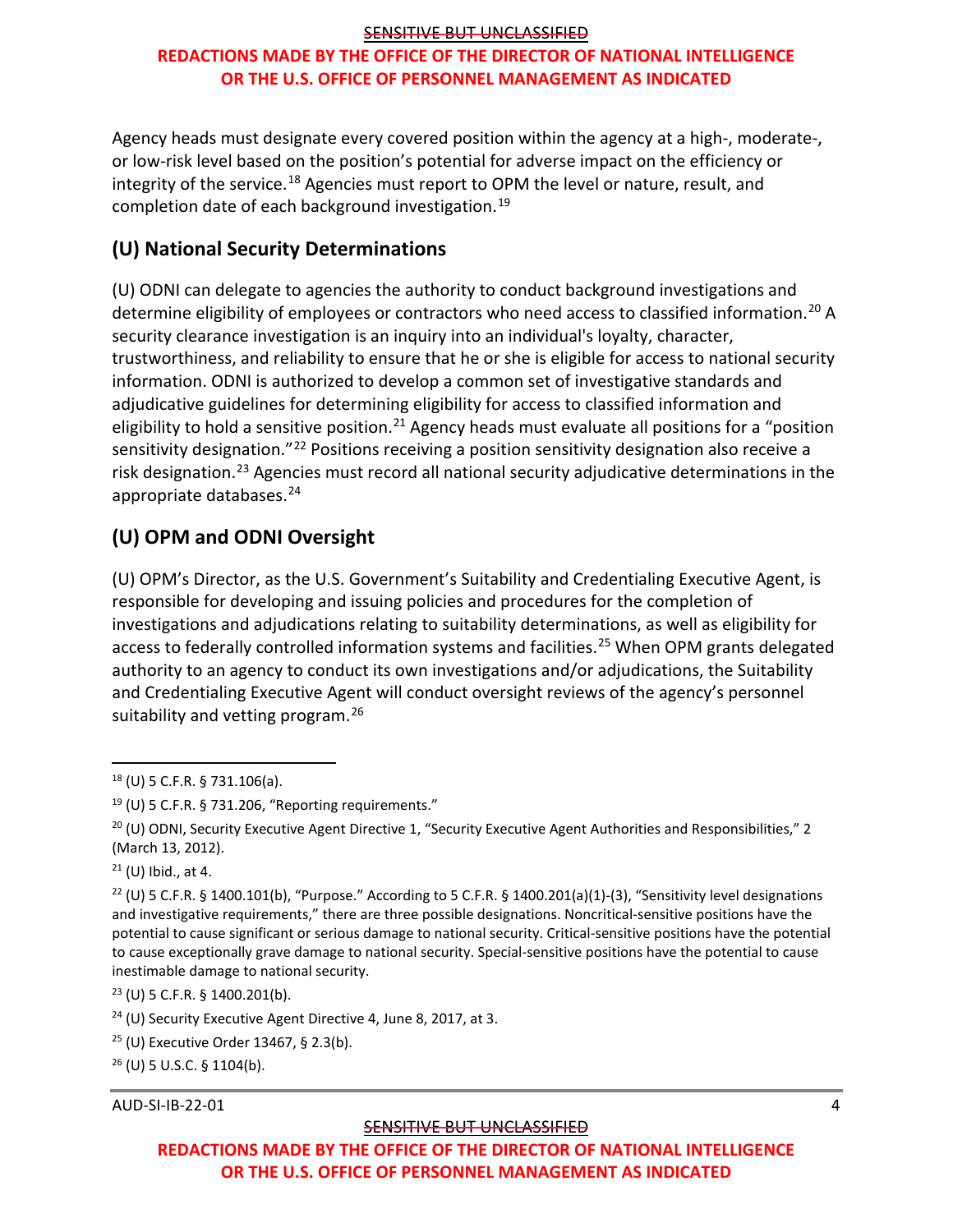# **REDACTIONS MADE BY THE OFFICE OF THE DIRECTOR OF NATIONAL INTELLIGENCE OR THE U.S. OFFICE OF PERSONNEL MANAGEMENT AS INDICATED**

(U) The Director of National Intelligence, as the U.S. Government's Security Executive Agent, is responsible for developing and issuing policies and procedures for investigations and adjudications of eligibility for access to classified information or eligibility to hold a sensitive position Government-wide.<sup>[27](#page-6-1)</sup> To provide oversight, ODNI established the Security Executive Agent National Assessments Program, which provides agencies with the opportunity to address issues or concerns regarding their personnel security processes.

(U) OPM and ODNI may conduct joint oversight assessments of personnel suitability and national security programs. If an agency fails to conform to requirements, OPM<sup>[28](#page-6-2)</sup> and ODNI<sup>[29](#page-6-3)</sup> can revoke an agency's delegated authority.

# <span id="page-6-0"></span>**(U) Former CEO's Allegations**

(U) On January 14, 2021, USAGM's CEO sent a letter to OIG alleging that previous USAGM senior management did not fully address "persistent security problems" in USAGM's personnel suitability and national security program. The CEO stated that these problems were identified in multiple assessments conducted by OPM and ODNI between 2010 and 2020.



(SBU) The CEO also alleged that the OPM and ODNI assessments

(SBU) Furthermore, the CEO alleged that

<span id="page-6-1"></span> $27$  (U) Executive Order 13467, § 2.3(c)(ii).

AUD-SI-IB-22-01 5

#### SENSITIVE BUT UNCLASSIFIED

<span id="page-6-2"></span><sup>28</sup> (U) 5 C.F.R. § 731.103(f).

<span id="page-6-3"></span> $29$  (U) Security Executive Agent Directive 1, March 13, 2012, at 2 (stating that the Security Executive Agent has the authority to revise or revoke such delegation).

<sup>30</sup> (U) See footnote 2.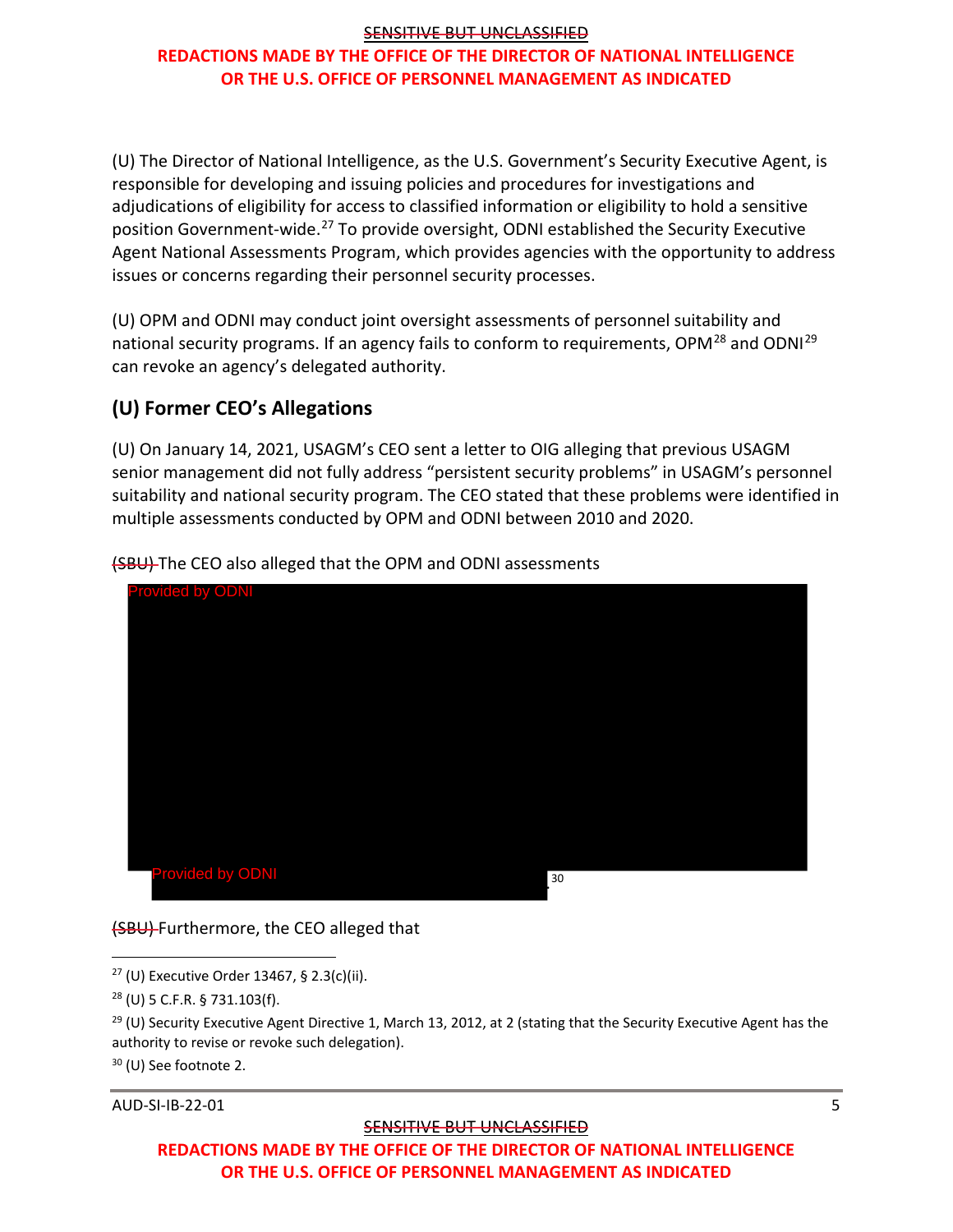# **REDACTIONS MADE BY THE OFFICE OF THE DIRECTOR OF NATIONAL INTELLIGENCE OR THE U.S. OFFICE OF PERSONNEL MANAGEMENT AS INDICATED**

| <b>Provided by ODNI</b> |    |
|-------------------------|----|
|                         |    |
|                         |    |
|                         |    |
|                         |    |
|                         |    |
| <b>Provided by ODNI</b> | 31 |

# <span id="page-7-0"></span>(U) RESULTS

<span id="page-7-1"></span>**(U) Finding A: USAGM Has Taken Actions To Address Long-Standing Deficiencies Identified by OPM and ODNI With the Personnel Suitability and National Security Determination Processes**



<sup>31</sup> (U) See footnote 2.

<sup>32</sup> (U) See footnote 2.

33 <sub>(SBU)</sub> Provided by OPM; (b)(5)

Provided by OPM; (b)(5)

<sup>34</sup> (U) ODNI, *Security Executive Agent National Assessment Program Final Report on the U.S. Agency for Global Media Personnel Security Program* at 5 (September 2019).

<sup>35</sup> (U) See footnote 2.

<sup>36</sup> (SBU) Provided by OPM; (b)(5)

Provided by OPM; (b)(5)

 $37$  (U) Ibid., at 17.

<sup>38</sup> (U) Ibid., at 23.

<sup>39</sup> (U) OPM, *Follow-Up Review of the U.S. Agency for Global Media Suitability Program* at 27 (July 2020).

AUD-SI-IB-22-01 6

#### **SENSITIVE BUT UNCLASSIFIED**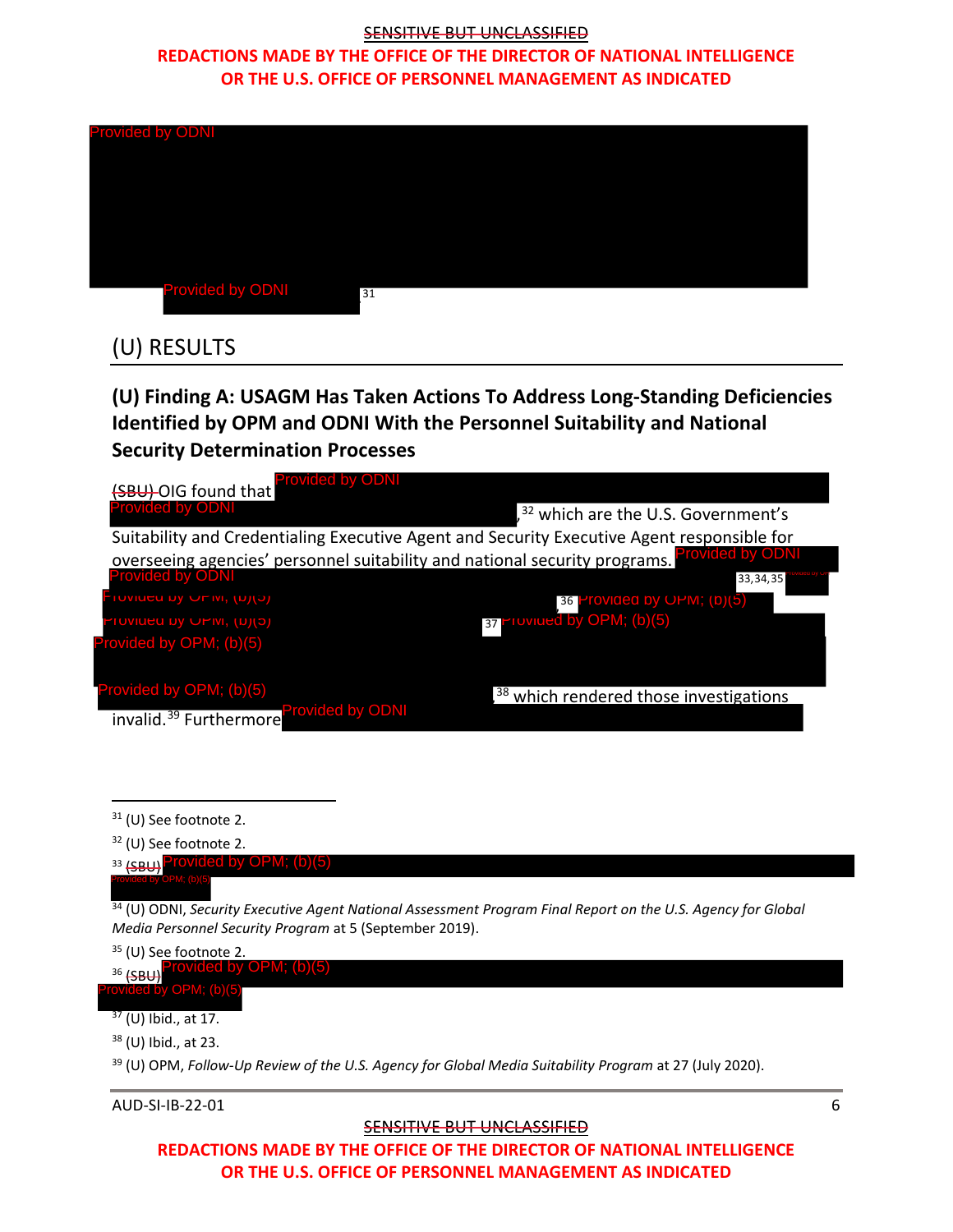### **REDACTIONS MADE BY THE OFFICE OF THE DIRECTOR OF NATIONAL INTELLIGENCE OR THE U.S. OFFICE OF PERSONNEL MANAGEMENT AS INDICATED**

| <b>Provided by ODNI</b><br><b>Provided by ODNI</b>                         | 40,41                                                                                                                                                                |
|----------------------------------------------------------------------------|----------------------------------------------------------------------------------------------------------------------------------------------------------------------|
|                                                                            | (U) Synopsis of Findings and Recommendations From OPM and ODNI Assessments                                                                                           |
| (SBU) Provided by OPM; (b)(5)                                              |                                                                                                                                                                      |
| Provided by OPM; (b)(5)                                                    | 42 Provided by OPM; (b)(5)                                                                                                                                           |
| Provided by OPM; (b)(5)<br>Provided by OPM; (b)(5)                         | According to Provided by OPM; (b)(5)                                                                                                                                 |
| Provided by OPM; (b)(5)                                                    | . <sup>43</sup> Moreover, Provided by OPM; (b)(5)                                                                                                                    |
| Provided by OPM; (b)(5)<br>Provided by OPM; (b)(5)                         |                                                                                                                                                                      |
| Provided by OPM; (b)(5) <sub>44</sub> Furthermore, Provided by OPM; (b)(5) |                                                                                                                                                                      |
| Provided by OPM; (b)(5)                                                    |                                                                                                                                                                      |
| Provided by OPM; (b)(5)                                                    | 45                                                                                                                                                                   |
| (SBU) Provided by OPM; (b)(5)<br>Provided by OPM; (b)(5)                   | 46<br>ed by OPM; (b)(5                                                                                                                                               |
| Provided by OPM; (b)(5)                                                    |                                                                                                                                                                      |
| Provided by OPM; (b)(5)                                                    | <sup>47</sup> OPM deemed these prior investigations                                                                                                                  |
|                                                                            | invalid, "as they were conducted under an expired Delegation for Investigative Authority and on<br>expired security forms."48 In addition, in 2019, Provided by ODNI |
| <b>Provided by ODNI</b>                                                    |                                                                                                                                                                      |

. 49 Provided by ODNI Provided by ODNI

| $42$ (SBU) Provided by OPM; (b)(5)                     |  |
|--------------------------------------------------------|--|
| Provided by OPM; (b)(5)                                |  |
| <sup>43</sup> <del>(SBU)</del> Provided by OPM; (b)(5) |  |
| Provided by OPM; (b)(5)                                |  |
| $44$ (U) Ibid., at 40.                                 |  |

<sup>45</sup> (U) Ibid., at 38.

<sup>47</sup> (U) Ibid., at 40.

AUD-SI-IB-22-01 7

#### SENSITIVE BUT UNCLASSIFIED

<sup>40</sup> (U) ODNI, *Security Executive Agent National Assessment Program Final Report on the U.S. Agency for Global Media Personnel Security Program* at 8 (September 2019).

<sup>41</sup> (U) See footnote 2.

<sup>46</sup> (U) Ibid., at 11. OPM's National Background Investigation Bureau was transferred to DCSA in 2019.

<span id="page-8-0"></span><sup>48</sup> (U) OPM, *Follow-Up Review of the U.S. Agency for Global Media Suitability Program* at 27 (July 2020).

<sup>49</sup> (U) ODNI, *Security Executive Agent National Assessment Program Final Report on the U.S. Agency for Global Media Personnel Security Program* at 8 (September 2019).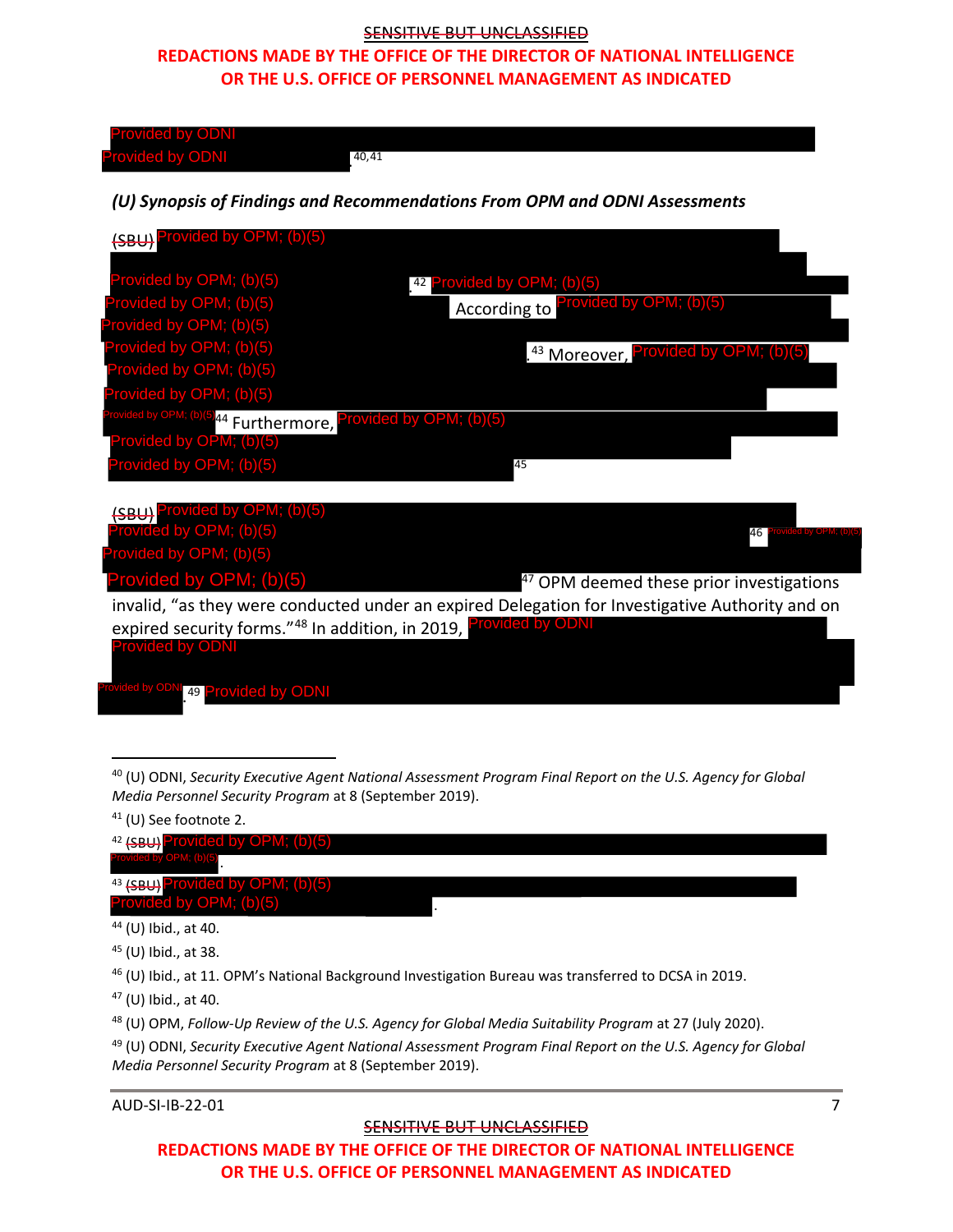### **REDACTIONS MADE BY THE OFFICE OF THE DIRECTOR OF NATIONAL INTELLIGENCE OR THE U.S. OFFICE OF PERSONNEL MANAGEMENT AS INDICATED**

| <b>Provided by ODNI</b>                                                                                                                                                                                                                                                                                                                                                                                                                        |                                                                                                                                                                                                                                                                                                                                                                                                         |
|------------------------------------------------------------------------------------------------------------------------------------------------------------------------------------------------------------------------------------------------------------------------------------------------------------------------------------------------------------------------------------------------------------------------------------------------|---------------------------------------------------------------------------------------------------------------------------------------------------------------------------------------------------------------------------------------------------------------------------------------------------------------------------------------------------------------------------------------------------------|
| <b>Provided by ODNI</b>                                                                                                                                                                                                                                                                                                                                                                                                                        | 50                                                                                                                                                                                                                                                                                                                                                                                                      |
| ided by OPM; (b)(5)<br><del>(SBU</del>                                                                                                                                                                                                                                                                                                                                                                                                         |                                                                                                                                                                                                                                                                                                                                                                                                         |
| rovided by OPM; (b)(5)                                                                                                                                                                                                                                                                                                                                                                                                                         |                                                                                                                                                                                                                                                                                                                                                                                                         |
| Provided by OPM;<br><sup>51</sup> Also in 2019, Provided by ODNI                                                                                                                                                                                                                                                                                                                                                                               |                                                                                                                                                                                                                                                                                                                                                                                                         |
| <b>Provided by ODNI</b><br><b>Provided by ODNI</b>                                                                                                                                                                                                                                                                                                                                                                                             | 52 Provided by ODN                                                                                                                                                                                                                                                                                                                                                                                      |
| Provided by ODNI                                                                                                                                                                                                                                                                                                                                                                                                                               | 53 Provided by ODNI                                                                                                                                                                                                                                                                                                                                                                                     |
| <b>Provided by ODNI</b>                                                                                                                                                                                                                                                                                                                                                                                                                        |                                                                                                                                                                                                                                                                                                                                                                                                         |
| Provided by ODNI                                                                                                                                                                                                                                                                                                                                                                                                                               | 54 Provided by ODNI                                                                                                                                                                                                                                                                                                                                                                                     |
| <b>Provided by ODNI</b>                                                                                                                                                                                                                                                                                                                                                                                                                        |                                                                                                                                                                                                                                                                                                                                                                                                         |
| <b>Trovided by ODNI</b><br>55,56                                                                                                                                                                                                                                                                                                                                                                                                               |                                                                                                                                                                                                                                                                                                                                                                                                         |
|                                                                                                                                                                                                                                                                                                                                                                                                                                                |                                                                                                                                                                                                                                                                                                                                                                                                         |
| (U) USAGM's Response                                                                                                                                                                                                                                                                                                                                                                                                                           |                                                                                                                                                                                                                                                                                                                                                                                                         |
| transition its investigative functions to DCSA. OPM had provided USAGM with a list of<br>that, of the 1,527 individuals identified by OPM, approximately 750 individuals required<br>USAGM and closed 1,747 of these investigations. According to a USAGM official, all<br>reinvestigations have since been completed by DCSA. In addition, USAGM transferred<br>adjudication responsibilities to OPM and the General Services Administration. | <sup>57</sup> USAGM ceased all investigative activities in November 2018 and began to<br>1,527 investigations that USAGM conducted under the expired delegated authority to assist<br>USAGM in identifying the individuals who required a new investigation. <sup>58</sup> USAGM determined<br>reinvestigation. <sup>59</sup> From 2018 to April 2021, DCSA scheduled 2,021 investigation requests from |
| <sup>50</sup> (U) See footnote 2.<br>Provided by OPN<br>$51$ (SBU)                                                                                                                                                                                                                                                                                                                                                                             |                                                                                                                                                                                                                                                                                                                                                                                                         |
| Provided by OPM; (b)(5)                                                                                                                                                                                                                                                                                                                                                                                                                        |                                                                                                                                                                                                                                                                                                                                                                                                         |
| Media Personnel Security Program at 26-28 (September 2019).                                                                                                                                                                                                                                                                                                                                                                                    | $52$ (U) ODNI, Security Executive Agent National Assessment Program Final Report on the U.S. Agency for Global                                                                                                                                                                                                                                                                                          |
| <sup>53</sup> (U) Ibid., at 26-28.                                                                                                                                                                                                                                                                                                                                                                                                             |                                                                                                                                                                                                                                                                                                                                                                                                         |
| <sup>54</sup> (U) Ibid., at 15.                                                                                                                                                                                                                                                                                                                                                                                                                | <sup>55</sup> (U) ODNI, Security Executive Agent National Assessments Program Draft Report U.S. Agency for Global Media                                                                                                                                                                                                                                                                                 |
| (USAGM) 18, 20-21 (February 2020).                                                                                                                                                                                                                                                                                                                                                                                                             |                                                                                                                                                                                                                                                                                                                                                                                                         |
| <sup>56</sup> (U) See footnote 2.<br>Provided by OPM; (b)(5)<br>$57$ (SBU)                                                                                                                                                                                                                                                                                                                                                                     |                                                                                                                                                                                                                                                                                                                                                                                                         |
|                                                                                                                                                                                                                                                                                                                                                                                                                                                |                                                                                                                                                                                                                                                                                                                                                                                                         |

#### *(U) USAGM's Response*

# (SBU) In response to Provided by OPM; (b)(5)

<span id="page-9-0"></span><sup>58</sup> (U) OPM, *Follow-Up Review of the U.S. Agency for Global Media Suitability Program* at 52 (July 2020).

<span id="page-9-1"></span> $59$  (U) According to USAGM, the remainder had left the agency or were a type of employee that did not require reinvestigation.

AUD-SI-IB-22-01 8

#### SENSITIVE BUT UNCLASSIFIED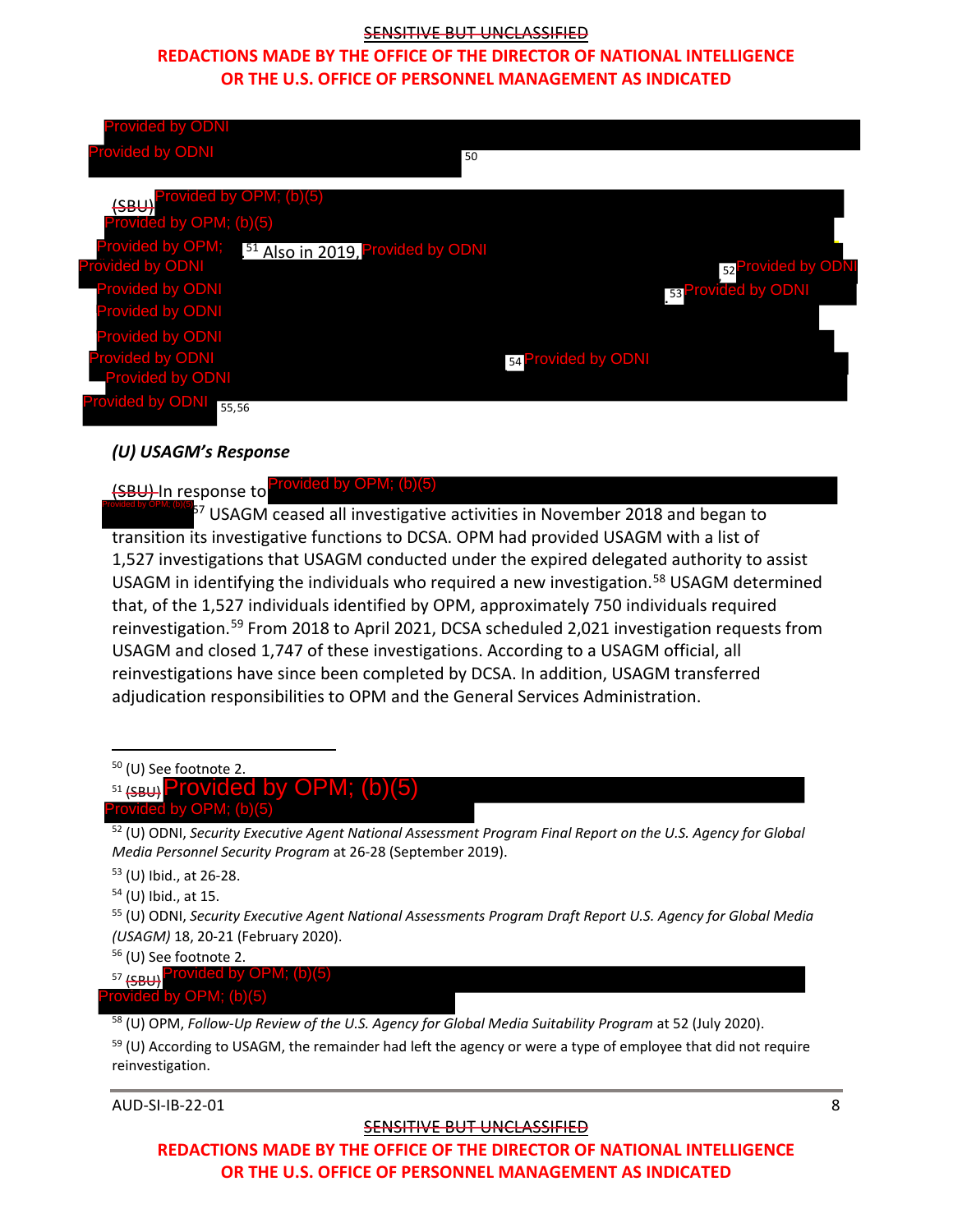# **REDACTIONS MADE BY THE OFFICE OF THE DIRECTOR OF NATIONAL INTELLIGENCE OR THE U.S. OFFICE OF PERSONNEL MANAGEMENT AS INDICATED**

(U) Since transferring its suitability and national security investigations to DCSA, USAGM's role in the process for U.S. citizens is limited. Specifically, when an individual accepts an offer of employment, USAGM checks Federal systems to validate whether there is an existing investigation that meets the needs of the prospective employee's position.<sup>[60](#page-10-1)</sup> If reciprocity can be applied, USAGM's Office of Security will obtain copies of all previous investigations and process the case without additional investigation. If reciprocity cannot be applied, USAGM's Office of Human Resources notifies the Office of Security of the need to initiate an investigative request through the Electronic Questionnaires for Investigations Processing<sup>[61](#page-10-2)</sup> system. The Office of Security will initiate the electronic questionnaire link for the prospective employee to complete. As part of an agreement, OPM reviews and submits USAGM's investigation requests to DCSA. Fingerprints are also electronically sent to the Federal Bureau of Investigation for a criminal history check. Once the investigation is complete, DCSA provides an investigation report to USAGM.

(U) Initially, all suitability and national security investigation and reinvestigation requests (including full-time USAGM employees, contractors, grantee employees, and foreign nationals) were sent to DCSA. However, in January 2021, OPM notified USAGM that, in accordance with policy,<sup>[62](#page-10-3)</sup> foreign nationals who had not resided in the United States for at least 3 of the most recent 5 years could not be investigated by DCSA.<sup>[63](#page-10-4)</sup> In response, USAGM drafted an alternative investigative program for foreign nationals who do not meet the residency requirement. According to USAGM officials, the alternative investigative program had subsequently been approved by ODNI and was awaiting approval from OPM, as of September 2021. In the interim, USAGM may hire foreign nationals who do not meet the residency requirement if they can conduct their work without access to USAGM facilities or IT systems.

# <span id="page-10-0"></span>(U) CONCLUSION

(U) As the U.S. Government's Suitability and Credentialing Executive Agent and Security Executive Agent, OPM and ODNI have oversight responsibilities of Federal agencies' personnel suitability and national security programs. OPM and ODNI conducted assessments of USAGM's

AUD-SI-IB-22-01 9

<span id="page-10-1"></span> $60$  (U) According to USAGM's Personnel Security Management Directive, any investigation completed and favorably adjudicated by, or for, another Federal agency that is of the same or higher risk and scope as the one required is sufficient to meet the investigative requirements if it was conducted within the past 7 years.

<span id="page-10-2"></span> $61$  (U) The Electronic Questionnaires for Investigations Processing is a web-based application that allows applicants to provide required data for background investigations for Federal security, suitability, fitness, and credentialing purposes.

<span id="page-10-3"></span> $62$  (U) OPM, Memorandum for Heads of Executive Departments and Agencies, "Credentialing Standards Procedures for Issuing Personal Identity Verification Cards under HSPD-12 and New Requirement for Suspension or Revocation of Eligibility for Personal Identity Verification Credentials," 15 (December 15, 2020).

<span id="page-10-4"></span> $<sup>63</sup>$  (U) Of 2,809 people employed by USAGM (as of May 2021), 185 (7 percent) were foreign nationals. USAGM</sup> submitted all 185 foreign national cases to DCSA for either initial investigation or reinvestigation.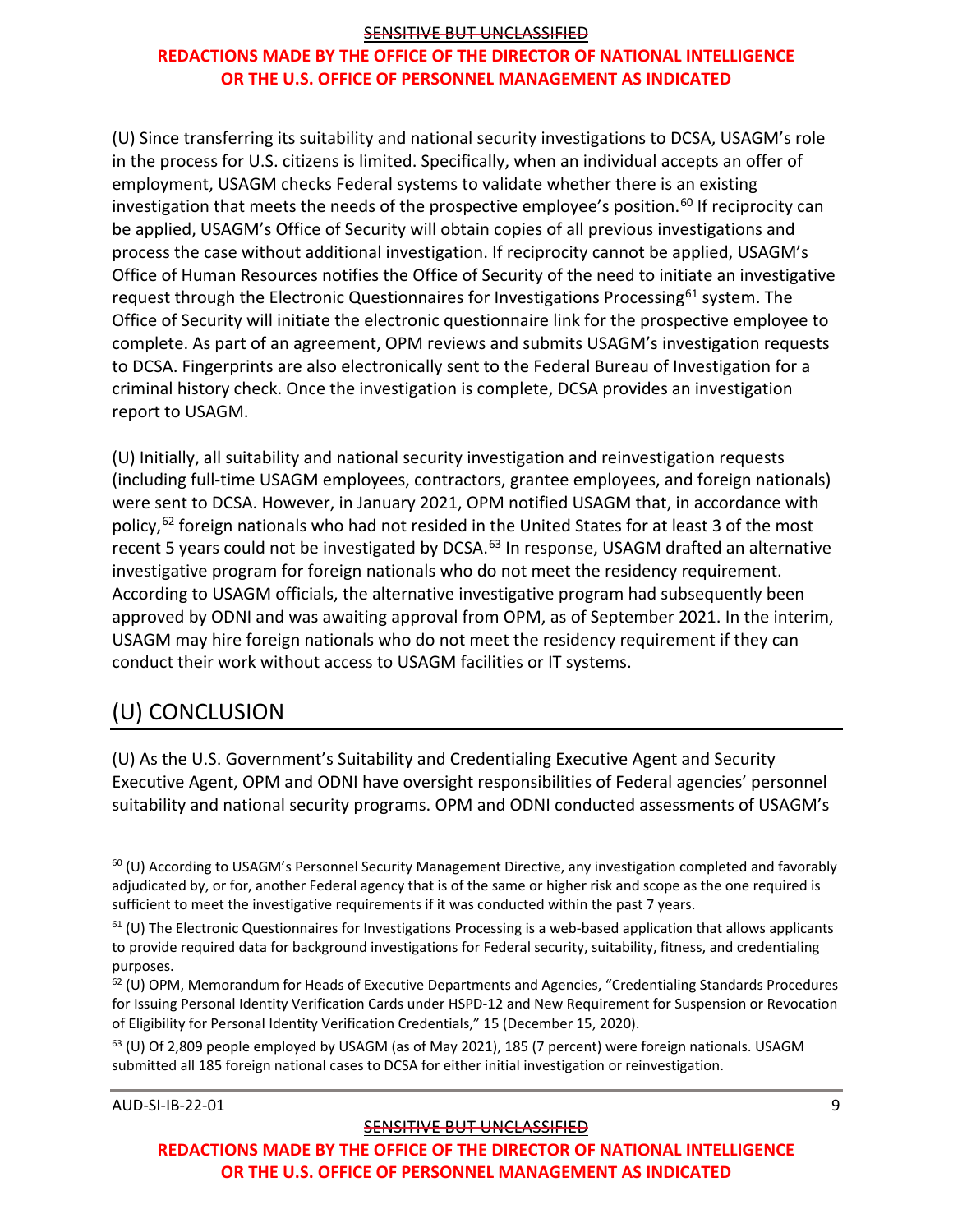# **REDACTIONS MADE BY THE OFFICE OF THE DIRECTOR OF NATIONAL INTELLIGENCE OR THE U.S. OFFICE OF PERSONNEL MANAGEMENT AS INDICATED**

program between 2010 and 2020 and identified numerous deficiencies, including that USAGM was conducting investigations without proper delegated authority. The current suitability and national security determination process employed by USAGM (i.e., using DCSA to conduct investigations and OPM and the General Services Administration to conduct adjudications for U.S. citizens) has been approved by OPM (suitability) and ODNI (national security). Furthermore, as of September 2021, according to USAGM officials, ODNI had approved an alternative investigative program for a subset of foreign nationals, and USAGM was awaiting OPM's approval.

(U) According to OPM and ODNI, USAGM has made progress in addressing deficiencies previously reported by each about USAGM's personnel suitability and national security program to include ensuring applicable USAGM employees receive valid suitability and national security determinations. Furthermore, OPM and ODNI officials stated that they are closely monitoring USAGM's progress in addressing identified deficiencies. Because of the actions taken by USAGM, along with OPM and ODNI's monitoring of USAGM's progress, OIG is not making any recommendations related to this issue.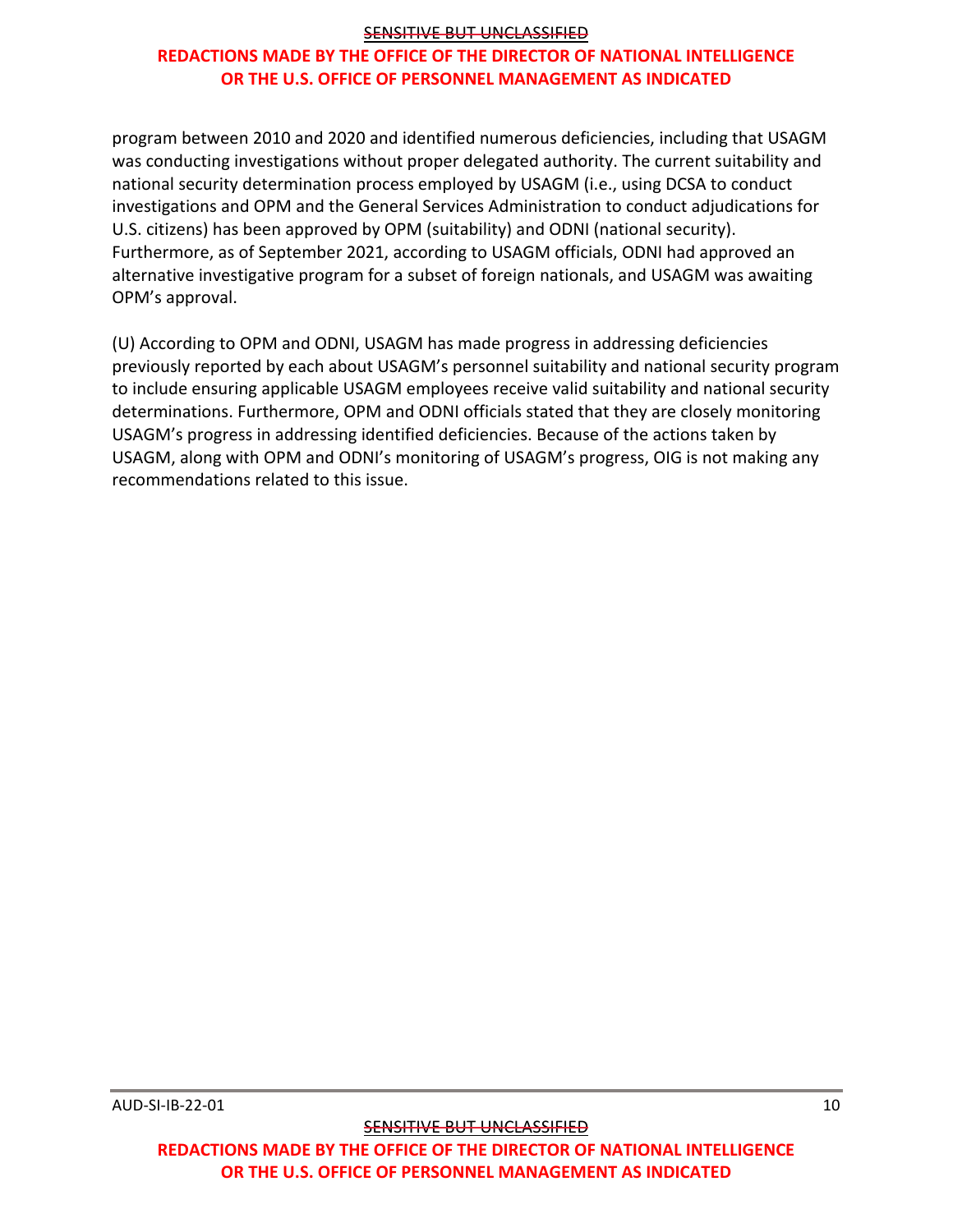# <span id="page-12-0"></span>(U) APPENDIX A: PURPOSE, SCOPE, AND METHODOLOGY

(SBU) The Office of Inspector General (OIG) conducted this review to determine whether U.S. Agency for Global Media (USAGM) employees received valid suitability and national security determinations. OIG initiated this review in response to a letter from the USAGM Chief Executive Officer (CEO)<sup>[1](#page-12-2)</sup> alleging that USAGM senior management did not fully address "persistent security problems" in USAGM's personnel suitability and national security program. The CEO stated that these deficiencies were identified in multiple assessments conducted by the Office of Personnel Management (OPM) and the Office of the Director of National Intelligence (ODNI) between 2010 and 2020. Furthermore, he alleged that Intelligence (ODNI) between 2010 and 2020. Furthermore, he alleged that<br>**Provided by ODNI**<br>continued to grant access, security clearances, and suitability determinations that were invarious<br>Provided by ODNI 2 The CEO reque

yet, USAGM

continued to grant access, security clearances, and suitability determinations that were invalid  $^{2}$  $^{2}$  $^{2}$  The CEO requested that OIG investigate these "exceptionally serious issues at USAGM."

(U) OIG conducted its work from February to June 2021 in the Washington, DC, metropolitan area. OIG conducted this evaluation in accordance with the Council of the Inspectors General on Integrity and Efficiency's *Quality Standards for Inspection and Evaluation*. These standards require that OIG plan and perform the evaluation to obtain sufficient, appropriate evidence to provide a reasonable basis for the findings and conclusions based on the evaluation objective. OIG believes the evidence obtained provides a reasonable basis for the findings and conclusions based on the evaluation objective.

(U) OIG reviewed OPM and ODNI assessment reports and documentation provided by USAGM and the Defense Counterintelligence and Security Agency. OIG also interviewed OPM, ODNI, Defense Counterintelligence and Security Agency, and USAGM officials. Such interviews were performed to understand to what extent current and newly hired USAGM employees possess valid suitability and national security determinations.

# <span id="page-12-1"></span>**(U) Data Reliability**

(U) OIG did not use any electronic data to support the findings in this report. Although references are made to data sources and personnel counts, OIG did not validate any of the data sources referenced in this report or USAGM's personnel count.

<span id="page-12-2"></span> $1$  (U) The CEO, Michael Pack, resigned on January 20, 2021.

<span id="page-12-3"></span><sup>&</sup>lt;sup>2</sup> (U) OIG provided a draft copy of this report to ODNI for comment. On October 6, 2021, OIG received a response from the Chief of the Personnel Security Group, Special Security Directorate, National Counterintelligence and Security Center. ODNI requested a redaction of these sections. This information was marked Unclassified//FOUO – a marking that prevents them from being included in an UNCLASSIFIED document intended for public release.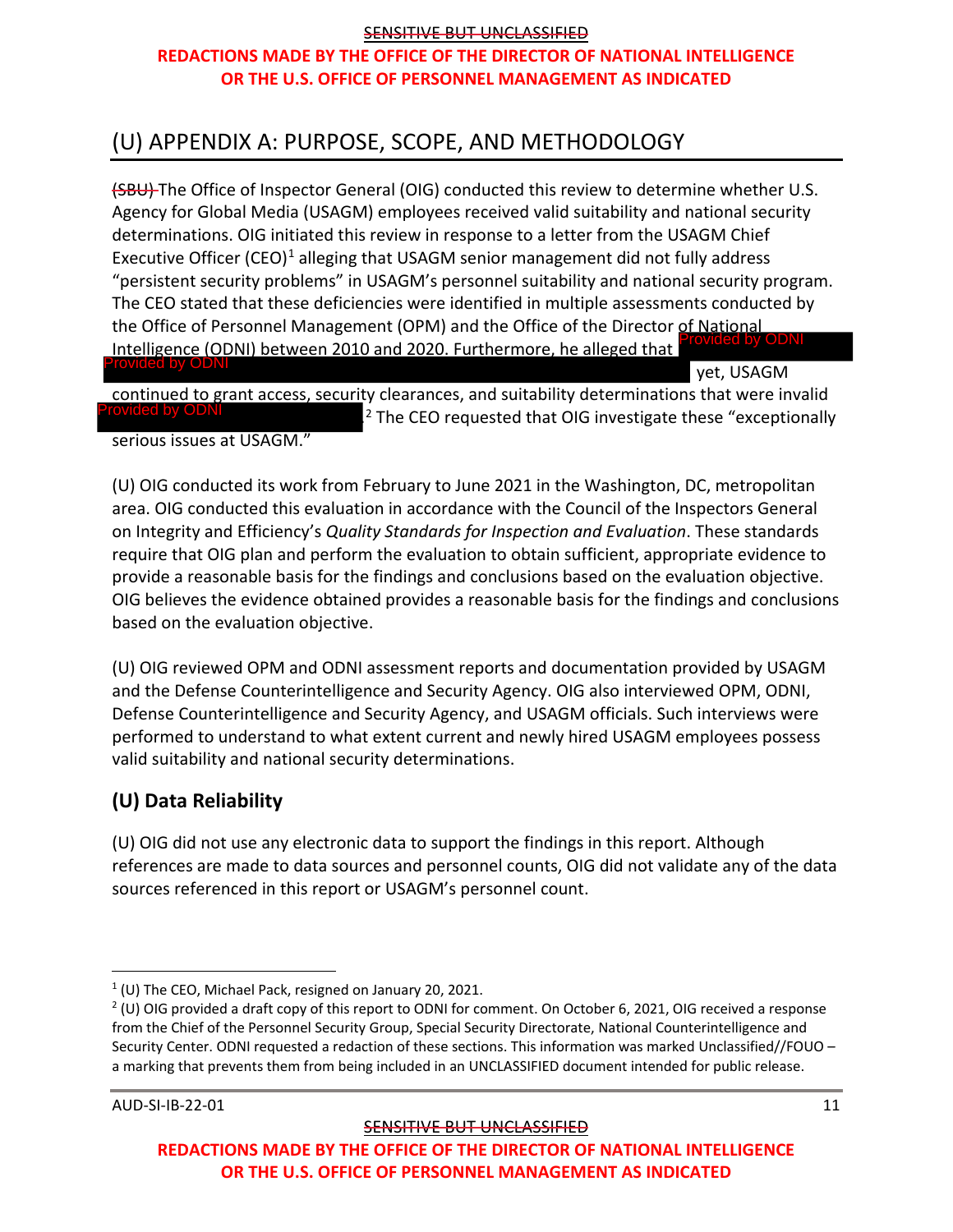# REDACTIONS MADE BY THE OFFICE OF THE DIRECTOR OF NATIONAL INTELLIGENCE OR THE U.S. OFFICE OF PERSONNEL MANAGEMENT AS INDICATED

# <span id="page-13-0"></span>(U) APPENDIX B: U.S. AGENCY FOR GLOBAL MEDIA RESPONSE

S, AGENCY FOR  $GLOBAL$  ME

330 Independence Avenue SW | Washington, DC 20237 | usagm.gov

October 8, 2021

Mr. Norman Brown Assistant Inspector General for Audits Office of Inspector General U.S. Department of State

Dear Mr. Brown:

Thank you for the opportunity to respond to the Office of Inspector General's {OIG) draft' *lnformation Report: Review of Allegations Related to the U.S. Agency for Global Media's (USAGM)* Personnel Suitability and National Security Program (hereinafter "draft report" or"report").

USAGM takes security profoundly seriously. As recognized in the report, the agency has worked steadfastly to improve its personnel suitability and national security programs.

USAGM is pleased to see that the OIG's report acknowledges the agency's continued hard work and significant progress, in cooperation with both the U.S. Office of Personnel Management (OPM) and the Office of the Director of National Intelligence (ODNI), in addressing all the recommendations and findings outlined by both entities in their inspection reports.

We appreciate that the OIG expressly recognized that, contrary to the crux of Mr. Pack's assertions, USAGM had been working in earnest, going back to at least 2018 (well before Mr. Pack arrived at the agency), to implement actions to address open recommendations from OPM and ODNI audits. Furthemaorc, we are pleased to see that the OJG recognizes that under the current processes used by the agency, USAGM staff are receiving suitability and national security determinations carried out via a process that meets all relevant OPM and ODNI standards. Based on feedback we have received, the agency is optimistic that both OPM and ODNl will conclude that USAGM has taken sufficient action to address and close nearly all open audit recommendations.

We value that the OIG's analysis seems to recognize the complexity of the matter at hand, and contrary to the picture that Mr. Pack sought to paint, the agency did not simply ignore these matters. For example, the longstanding, and now-discontinued agency practice of requiring the *more* rigorous version of the Standard Form in *all* cases may have resulted in over*investigating* staff; but the purpose, outcome, and intent (vetting at the highest possible level)



AUD-SI-IB-22-01

SENSITIVE BUT UNCLASSIFIED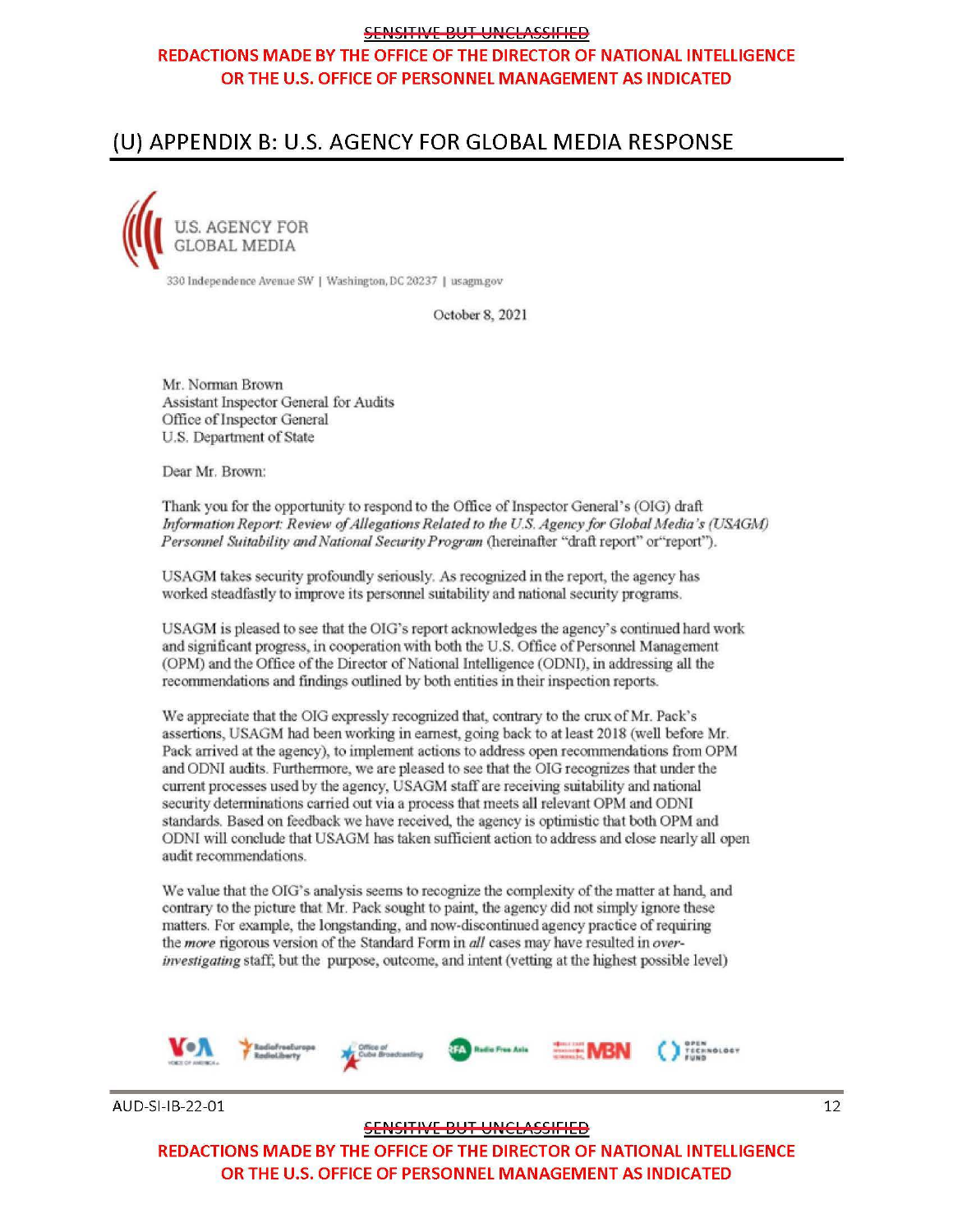### REDACTIONS MADE BY THE OFFICE OF THE DIRECTOR OF NATIONAL INTELLIGENCE OR THE U.S. OFFICE OF PERSONNEL MANAGEMENT AS INDICATED



was, by definition, inconsistent with Mr. Pack's assertion that the agency did not take personnel security seriously. Again, USAGM, as the OIG noted, was already working to comply with these recommendations years before Mr. Pack arrived at the agency, as we have continued to do up to this day. For these and many other reasoos described herein., we question the motivation behind Mr. Pack's letter. Accordingly, we believe that it speaks volumes that not only did the OIG determine *not* to make any recommendations in this report, but the OIG also determined it was not even necessary to conduct an audit of USAGM's personnel security program. We understand that this *unusual* step by the OIG is *highly significant*, and should not be overlooked when assessing the OIG report.

We also appreciate the OIG noting at the outset of its report the unique mission of USAGM, providing much needed context. As the legislative history makes clear, the mission of the agency is "hardly ... a typical government function," but rather one that is intended to carry out functions of a professional news organization - where the employees of the "broadcasters are journalists, reporting the news of the United States and the world to foreign audiences." H.R. Conf. Rep. No. 105-432, at 127 (1998). USAGM's workforce is predominantly working journalists - who, like any other journalists, rely on access to open. source information. Their workspaces are newsrooms dedicated to newsgathering and reporting, and they do not use, store, or have access to classified information. This bears mentioning so that stakeholders or external audiences understand the context of this matter and do not get the wrong impression of our operation.

Finally, there are a few updates that may not have occurred soon enough to make it into the report, but we think bear mentioning. The OIG report mentions the Alternative Vetting Program (AVP) to allow for an expedited, common-sense process for a sub-set of our foreign natioml employee population who require certain facility and IT system access, but reside overseas, or in the U.S. for a limited time. USAGM developed the AVP in close coordination with OPM and ODNI. We are particularly proud of its rapid development and the positive responses it has elicited from both OPM and ODNI. We are happy to report that ODNI has approved our AVP for national security positions. OPM has informed USAGM that the agency may begin processing vetting for this sub- set of our employee population in public trust positions. We look forward to continuing to work closely with these inter-agency partners as USAGM begins to implement the AVP and continues to further improve USAGM's personnel security.

We greatly appreciate the highly professional work of your staff during this review. Should you have any additional questions, please do not hesitate to contact me or members of my team.

Sincerely,

Kelu Chao Acting Chief Executive Officer

SENSITIVE BUT UNCLASSIFIED

REDACTIONS MADE BY THE OFFICE OF THE DIRECTOR OF NATIONAL INTELLIGENCE OR THE U.S. OFFICE OF PERSONNEL MANAGEMENT AS INDICATED

2

13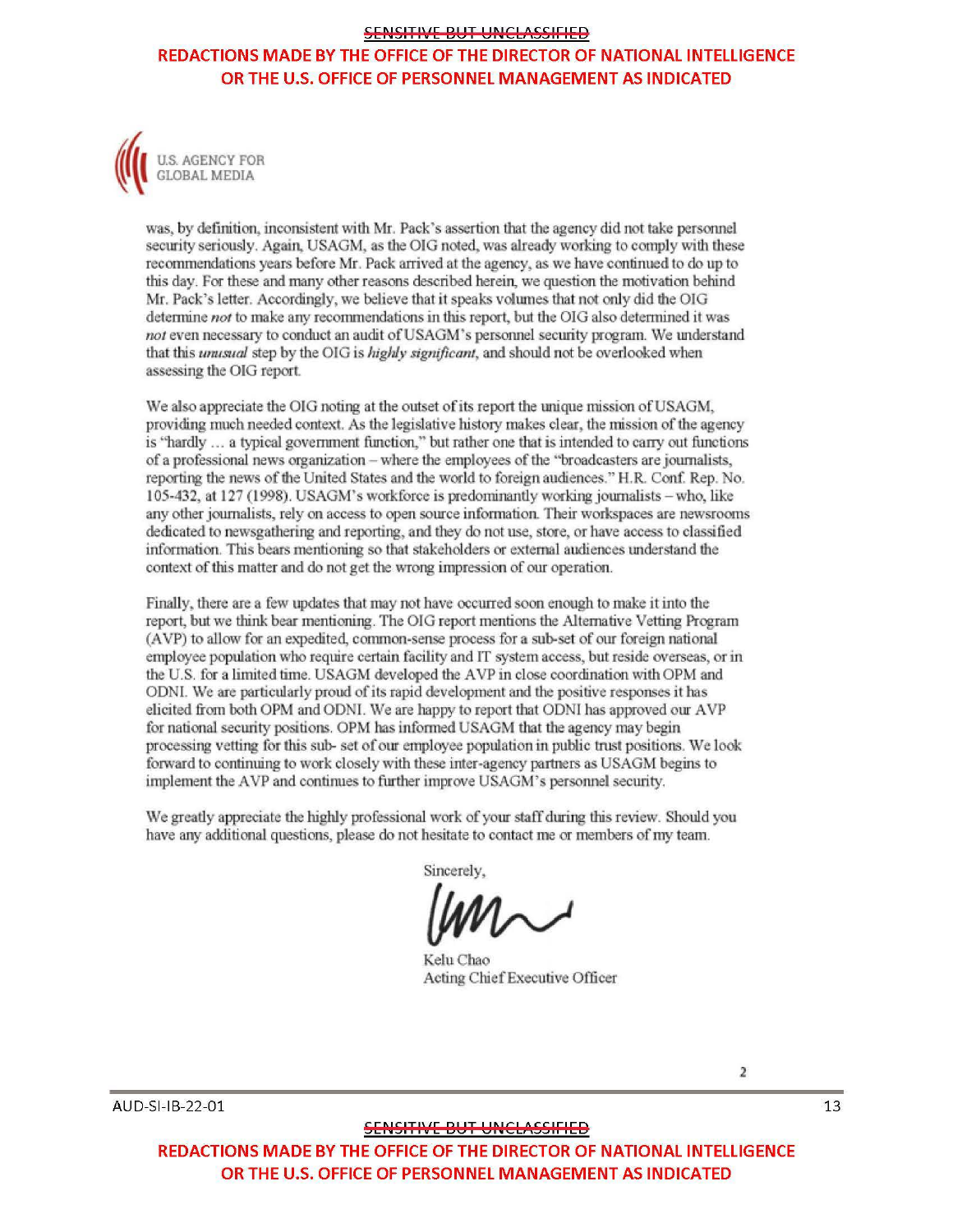# <span id="page-15-0"></span>(U) ABBREVIATIONS

| <b>CEO</b>   | <b>Chief Executive Officer</b>                  |
|--------------|-------------------------------------------------|
| C.F.R.       | Code of Federal Regulations                     |
| <b>DCSA</b>  | Defense Counterintelligence and Security Agency |
| <b>MOU</b>   | Memorandum of Understanding                     |
| <b>ODNI</b>  | Office of the Director of National Intelligence |
| <b>OIG</b>   | Office of Inspector General                     |
| <b>OPM</b>   | Office of Personnel Management                  |
| <b>USAGM</b> | U.S. Agency for Global Media                    |

**SENSITIVE BUT UNCLASSIFIED**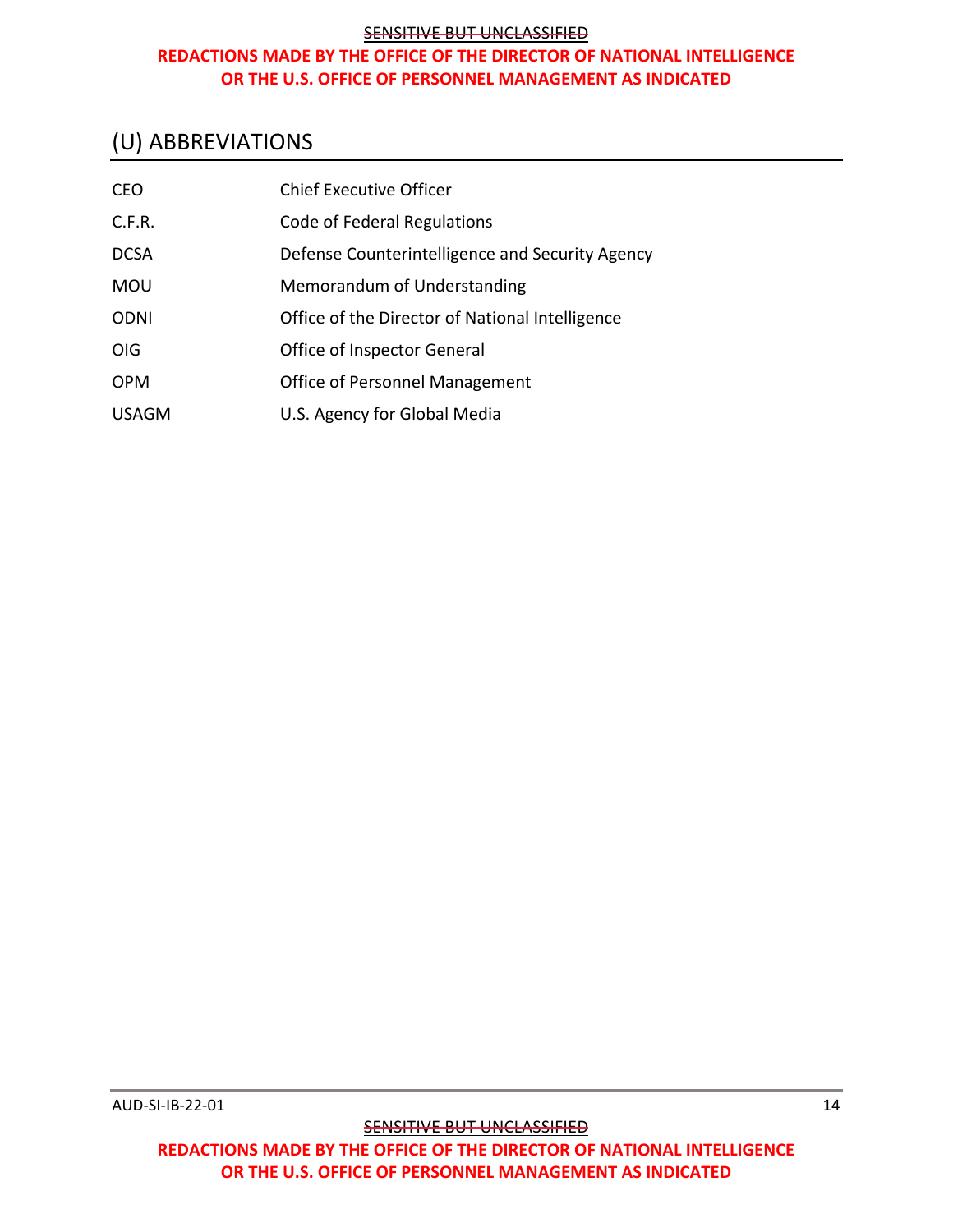# <span id="page-16-0"></span>(U) OIG TEAM MEMBERS

Regina Meade, Director Security and Intelligence Division Office of Audits

Soraya Vega, Audit Manager Security and Intelligence Division Office of Audits

Carol Hare, Auditor Security and Intelligence Division Office of Audits